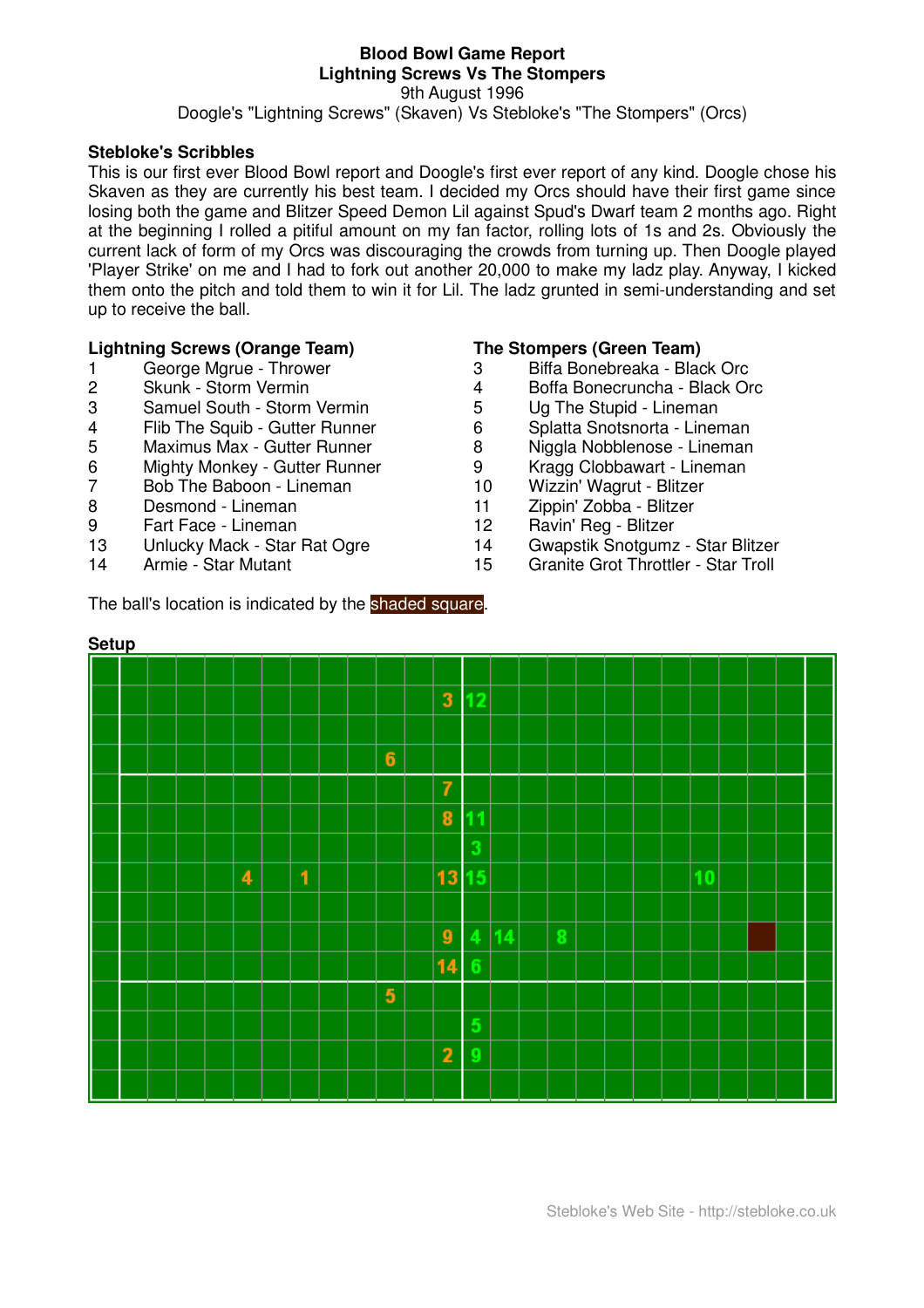The Screws kicked it off as the Orcs began to push forward on the left. Splatta crunched into Armie and pushed him back again and again in a frenzy. Gwapstik blitzed through the gap and knocked out Maximus Max, leaving the wing wide open. Wagrut picked up the ball as Grot Throttler forced Mack to the floor. The Rat Ogre wasn't having any of it. He lept back to his feet and floored the Troll.



# **Turn 2**

The Orcs pushed further forward as Mgrue ran across to help Skunk try and contain them. Skunk tried to get through to Wagrut but found his path blocked by Gwapstik. In the middle a huge brawl opened up. Mack again pushed Granite to the floor as Zobba stunned Bob.

|  |  |  |  |    |                 |                  |                         | $\mathbf{3}$   | 12 |  |  |  |  |  |  |
|--|--|--|--|----|-----------------|------------------|-------------------------|----------------|----|--|--|--|--|--|--|
|  |  |  |  |    |                 |                  |                         |                |    |  |  |  |  |  |  |
|  |  |  |  |    |                 | $\bf{8}$         | $6\phantom{1}$          |                |    |  |  |  |  |  |  |
|  |  |  |  |    |                 |                  | 3                       | $\overline{I}$ |    |  |  |  |  |  |  |
|  |  |  |  | 14 |                 |                  |                         |                | 1  |  |  |  |  |  |  |
|  |  |  |  |    | $6\phantom{1}6$ |                  |                         | 13             |    |  |  |  |  |  |  |
|  |  |  |  |    |                 | $\boldsymbol{9}$ | $\overline{\mathbf{4}}$ |                | 15 |  |  |  |  |  |  |
|  |  |  |  |    |                 |                  |                         |                |    |  |  |  |  |  |  |
|  |  |  |  |    |                 |                  | 4                       |                |    |  |  |  |  |  |  |
|  |  |  |  |    |                 | 9                | 8                       |                |    |  |  |  |  |  |  |
|  |  |  |  |    | 5               |                  |                         |                |    |  |  |  |  |  |  |
|  |  |  |  |    |                 | 14               |                         |                | 10 |  |  |  |  |  |  |
|  |  |  |  | 1  |                 |                  | $\overline{2}$          |                |    |  |  |  |  |  |  |
|  |  |  |  |    |                 |                  |                         |                |    |  |  |  |  |  |  |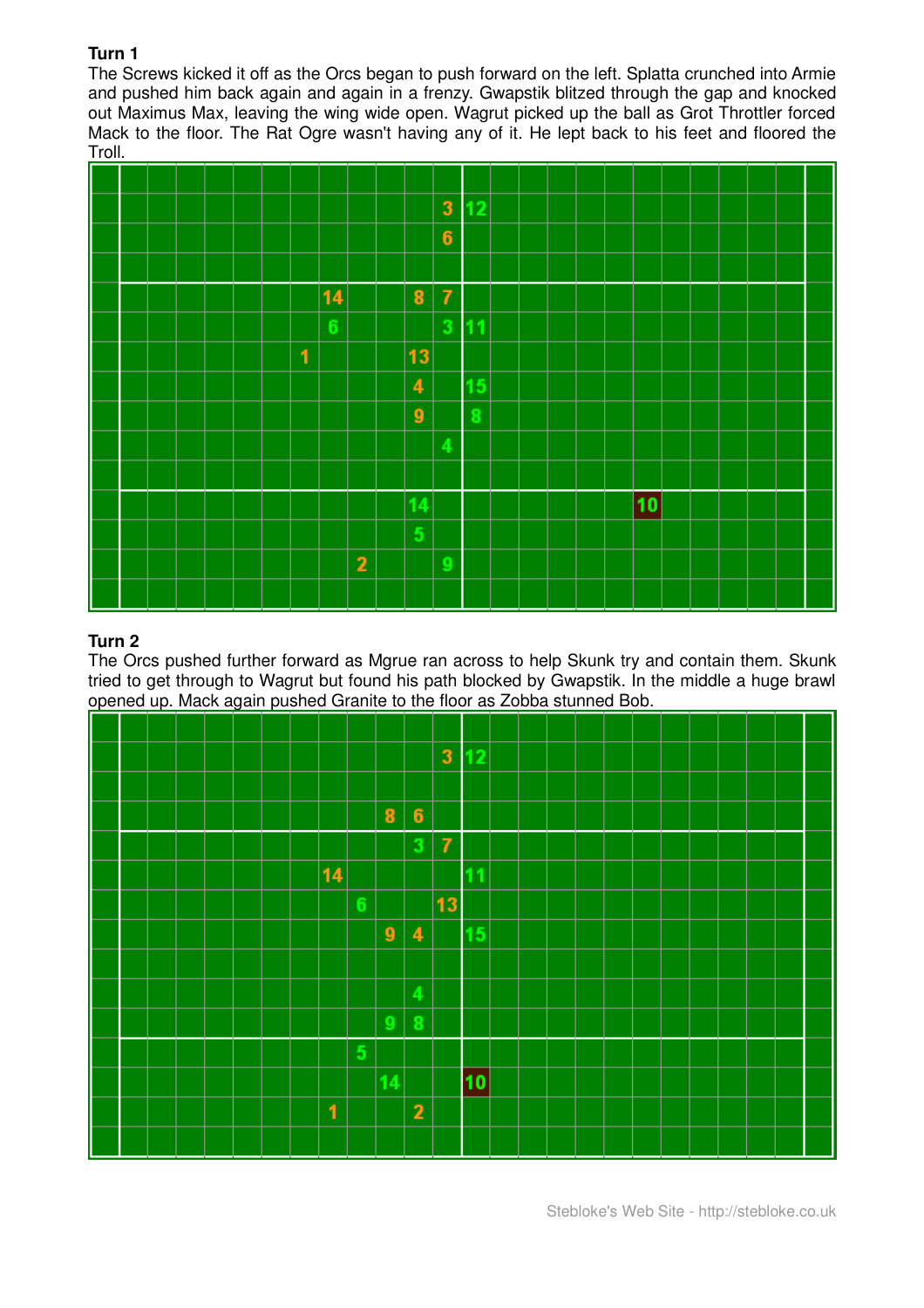Splatta again built up a frenzy, managing to push Armie into the crowd. Zobba spiked Bob, but only stunned him further. The Orcs began to get a bit mixed up, as Mighty Monkey ran over to help Mgrue knock down Ug. With Granite and both Black Orcs also being knocked down, it seemed the Orcs were faltering.



# **Turn 4**

Trying to get to Wagrut the Screws swamped the Orc flank. Wagrut suddenly found himself staring into the ugly faces of Unlucky Mack and Flib The Squib. Flib decided to hit Niggla instead, and managed to stun him with his mutated claw. On the other wing Samuel South was clattered by Reg and Zobba.

|  |  |  |                |  |              |                         |                         | $\mathbf{3}$   | 12 |    |  |  |  |  |  |  |
|--|--|--|----------------|--|--------------|-------------------------|-------------------------|----------------|----|----|--|--|--|--|--|--|
|  |  |  |                |  |              |                         |                         |                |    | 11 |  |  |  |  |  |  |
|  |  |  |                |  |              |                         |                         | ${\bf 8}$      |    |    |  |  |  |  |  |  |
|  |  |  |                |  |              |                         |                         | $\overline{7}$ | 3  |    |  |  |  |  |  |  |
|  |  |  |                |  |              |                         |                         |                |    |    |  |  |  |  |  |  |
|  |  |  | $6\phantom{1}$ |  |              |                         |                         |                |    |    |  |  |  |  |  |  |
|  |  |  |                |  |              |                         |                         |                |    |    |  |  |  |  |  |  |
|  |  |  |                |  |              |                         | $\boldsymbol{9}$        |                |    | 15 |  |  |  |  |  |  |
|  |  |  |                |  | $\bf 6$      |                         |                         | 4              |    |    |  |  |  |  |  |  |
|  |  |  |                |  | 13           | $\overline{\mathbf{4}}$ |                         |                |    |    |  |  |  |  |  |  |
|  |  |  |                |  |              | 10                      | 8                       |                |    |    |  |  |  |  |  |  |
|  |  |  |                |  | 14           |                         | 9                       |                |    |    |  |  |  |  |  |  |
|  |  |  |                |  | $\mathbf{1}$ |                         | $\overline{\mathbf{5}}$ | $\mathbf{2}$   |    |    |  |  |  |  |  |  |
|  |  |  |                |  |              |                         |                         |                |    |    |  |  |  |  |  |  |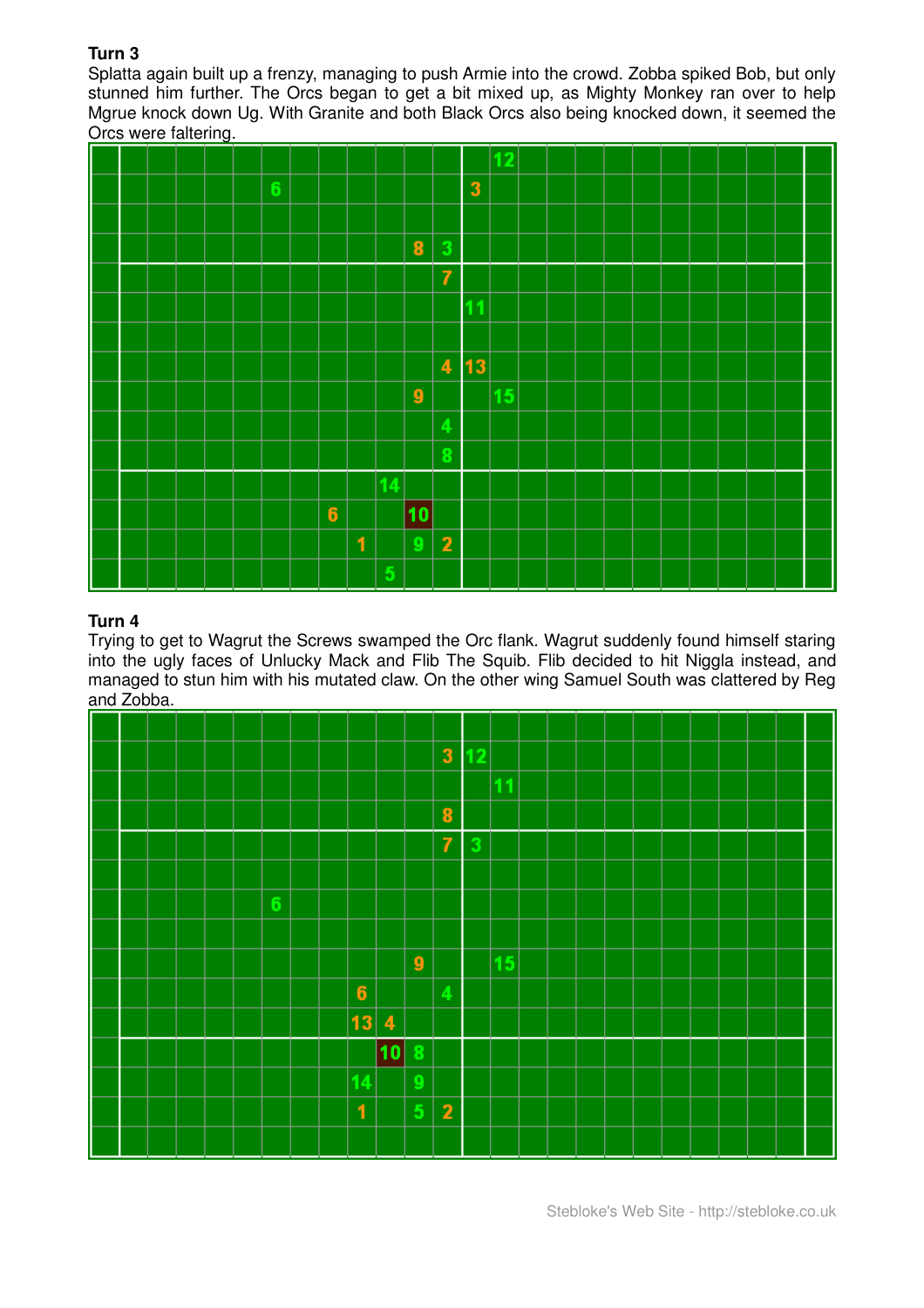Reg, Zobba and Splatta came running across to the Orc left wing to try and help. Wagrut managed to defend against Mack and Flib, then handed the ball to Gwapstik as Kragg stunned Mgrue. The Star Blitzer was about to show the other Orcs how it was done, until Mighty Monkey flattened him with Knutt's Spell Of Awesome Strength. The ball scattered, bouncing off Kragg's head and landing next to him.



# **Turn 6**

The Orcs finally got it together and moved in, forcing the Skaven away. Gwapstik jumped up and knocked Mighty Monkey down. Wagrut again managed to gather the ball as Kragg hit Skunk and seriously injured him. Mack ignored Granite and frumped Splatta, but Flib fell trying to dodge and stunned himself.



Stebloke's Web Site - http://stebloke.co.uk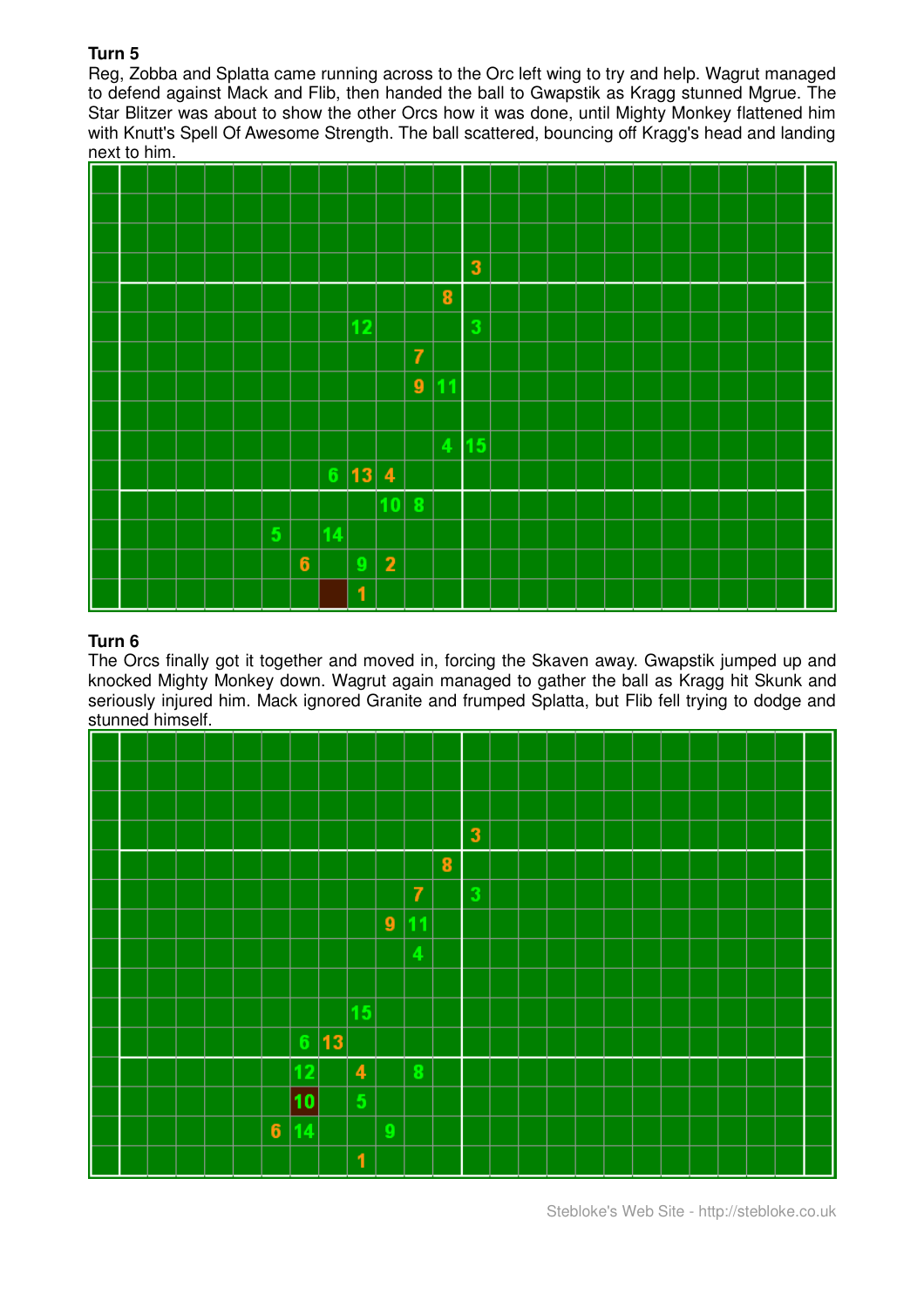## **Turns 7&8**

Granite got his hands on Mack and pushed him into the other Orcs surrounding the area. Ug managed to knock the Ogre down with 4 assists. Gwapstik again hit Mighty Monkey to the floor as Wagrut made a break for the endzone and the first touchdown. 1-0 to the Stompers, and the end of the first half.



#### **Second Half Setup**



## **Turn 9**

The second half kicked off and the pitch erupted into several small fights. Maximus Max tried to pick up the ball but he fumbled it. The Stompers capitalised on their 2-player advantage as Biffa,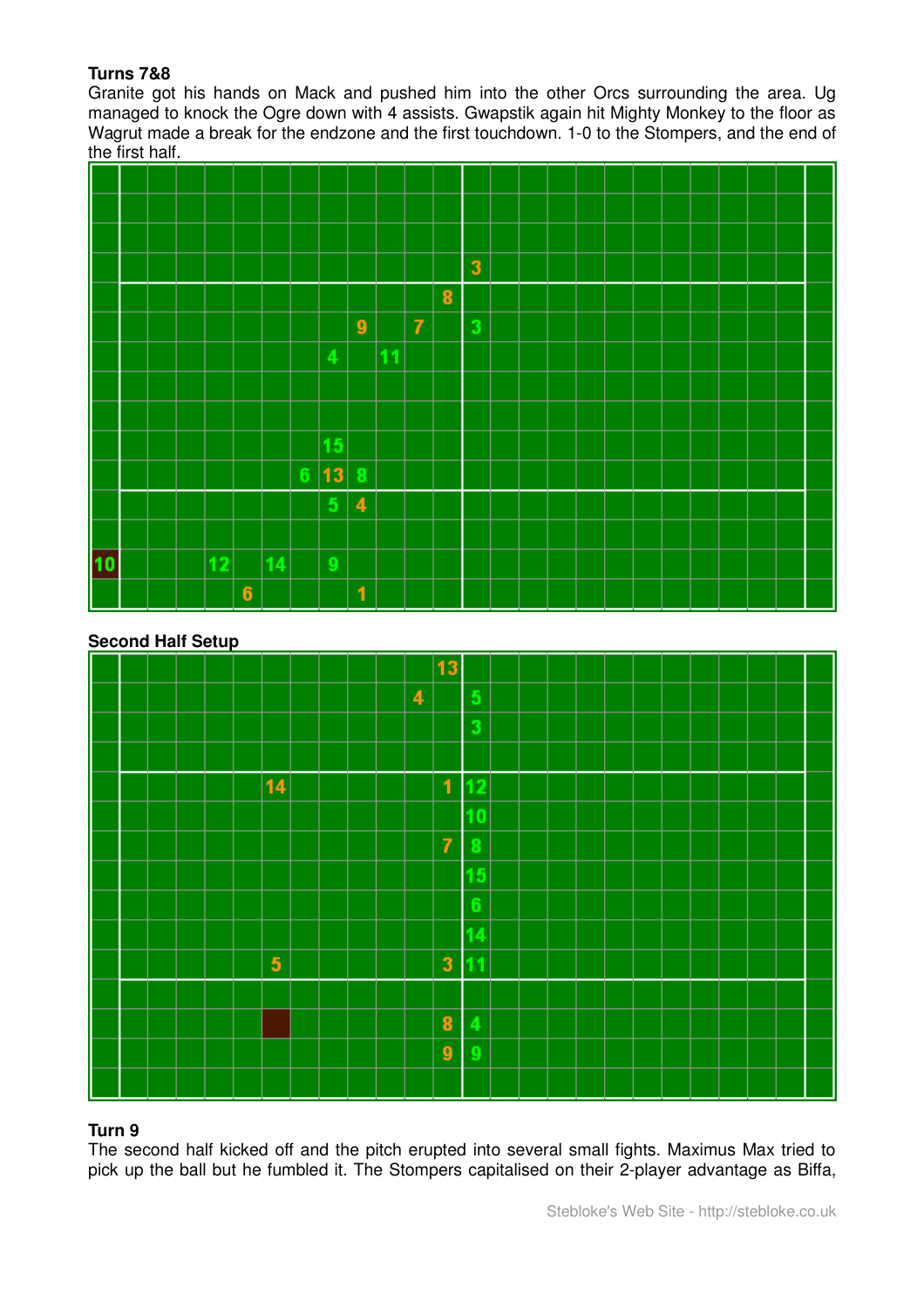Niggla and Ug stunned Mack. Splatta and Zobba managed to find a way through the Skaven line and set off to threaten Max.

|  |  |  |                         |                 |  |                  |                | 13 |   |  |  |  |  |  |  |
|--|--|--|-------------------------|-----------------|--|------------------|----------------|----|---|--|--|--|--|--|--|
|  |  |  |                         |                 |  | 4                |                | 3  | 8 |  |  |  |  |  |  |
|  |  |  |                         |                 |  |                  |                |    | 5 |  |  |  |  |  |  |
|  |  |  |                         |                 |  | $\blacksquare$   |                |    |   |  |  |  |  |  |  |
|  |  |  | 14                      |                 |  |                  | 12             |    |   |  |  |  |  |  |  |
|  |  |  |                         |                 |  |                  | $\overline{7}$ | 10 |   |  |  |  |  |  |  |
|  |  |  |                         |                 |  |                  | 15             |    |   |  |  |  |  |  |  |
|  |  |  |                         |                 |  |                  |                |    |   |  |  |  |  |  |  |
|  |  |  |                         |                 |  |                  |                |    |   |  |  |  |  |  |  |
|  |  |  |                         |                 |  |                  |                |    |   |  |  |  |  |  |  |
|  |  |  |                         | $6\phantom{1}6$ |  |                  | 14             |    |   |  |  |  |  |  |  |
|  |  |  |                         |                 |  |                  | $\mathbf{3}$   |    |   |  |  |  |  |  |  |
|  |  |  | $\overline{\mathbf{5}}$ |                 |  |                  | 4              |    |   |  |  |  |  |  |  |
|  |  |  |                         |                 |  | $\bf{8}$         | Q              |    |   |  |  |  |  |  |  |
|  |  |  |                         |                 |  | $\boldsymbol{9}$ |                |    |   |  |  |  |  |  |  |

## **Turn 10**

The Screws decided on a daring play. Max picked the ball up and handed it to Armie, who ran into the Orc half with only Flib as support. Niggla and Ug tracked back and pulled the Mutant down, and Niggla retrieved the ball.



## **Turn 11**

Samuel South ran into the Orc half but fell trying to move further. The Orcs built a square around Niggla, as Zobba knocked out Max.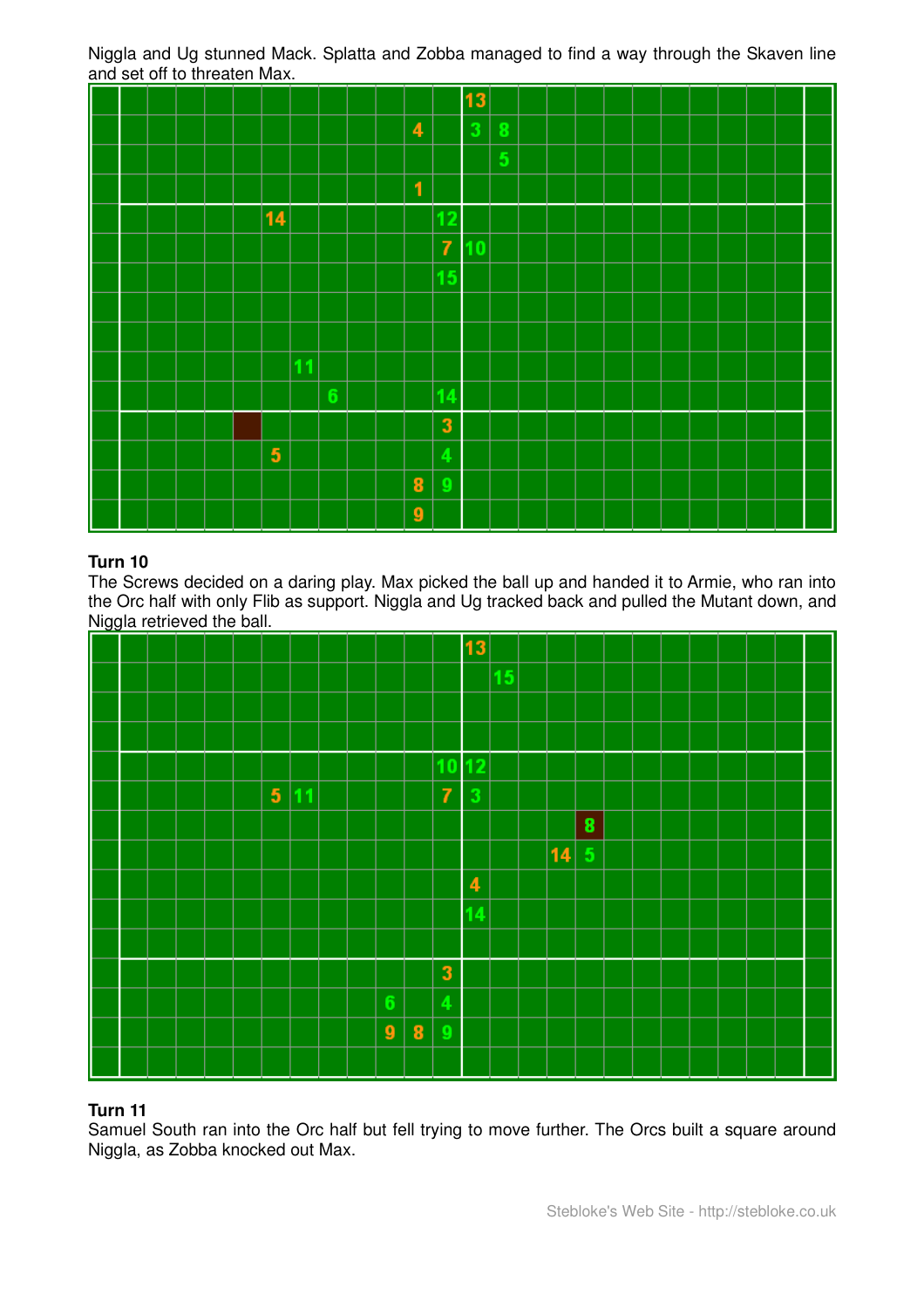|  |  |  |    |  |                  |          |                | 13                      |    |    |                         |  |  |  |  |  |
|--|--|--|----|--|------------------|----------|----------------|-------------------------|----|----|-------------------------|--|--|--|--|--|
|  |  |  |    |  |                  |          |                |                         | 15 |    |                         |  |  |  |  |  |
|  |  |  |    |  |                  |          |                |                         |    |    |                         |  |  |  |  |  |
|  |  |  |    |  |                  |          |                |                         |    |    |                         |  |  |  |  |  |
|  |  |  |    |  |                  |          |                | 10                      |    | 12 |                         |  |  |  |  |  |
|  |  |  | 11 |  |                  |          | $\overline{I}$ |                         | 8  |    |                         |  |  |  |  |  |
|  |  |  |    |  |                  |          |                | 3                       |    | 5  | $\overline{\mathbf{3}}$ |  |  |  |  |  |
|  |  |  |    |  |                  |          |                |                         |    |    | 14                      |  |  |  |  |  |
|  |  |  |    |  |                  |          |                | $\overline{\mathbf{4}}$ |    | 9  |                         |  |  |  |  |  |
|  |  |  |    |  |                  |          |                | 14                      |    |    |                         |  |  |  |  |  |
|  |  |  |    |  |                  |          |                |                         |    |    |                         |  |  |  |  |  |
|  |  |  |    |  |                  |          |                |                         |    |    |                         |  |  |  |  |  |
|  |  |  |    |  | $6\phantom{.}$   | 4        |                |                         |    |    |                         |  |  |  |  |  |
|  |  |  |    |  | $\boldsymbol{9}$ | $\bf{8}$ |                |                         |    |    |                         |  |  |  |  |  |
|  |  |  |    |  |                  |          |                |                         |    |    |                         |  |  |  |  |  |

The Orc square moved forward as other players held the outnumbered Screws at bay. Granite ran (???) and crunched into Mack, knocking him out.

|  |  |  | . , |                  |   |    |                |                         |   |   |              |  |  |  |  |  |
|--|--|--|-----|------------------|---|----|----------------|-------------------------|---|---|--------------|--|--|--|--|--|
|  |  |  |     |                  |   |    |                |                         |   |   |              |  |  |  |  |  |
|  |  |  |     |                  |   |    |                |                         |   |   |              |  |  |  |  |  |
|  |  |  |     |                  |   |    |                |                         |   |   |              |  |  |  |  |  |
|  |  |  |     |                  |   |    |                |                         |   |   |              |  |  |  |  |  |
|  |  |  |     |                  |   |    |                |                         |   |   |              |  |  |  |  |  |
|  |  |  |     |                  |   | 12 |                |                         |   |   |              |  |  |  |  |  |
|  |  |  |     |                  | 8 |    | $\overline{7}$ | 15                      |   |   |              |  |  |  |  |  |
|  |  |  |     | 11               |   | 10 | 3              |                         |   |   |              |  |  |  |  |  |
|  |  |  |     |                  |   |    |                |                         |   |   |              |  |  |  |  |  |
|  |  |  |     |                  |   |    |                |                         |   | 5 | $\mathbf{3}$ |  |  |  |  |  |
|  |  |  |     |                  |   |    |                |                         |   |   | 14           |  |  |  |  |  |
|  |  |  |     |                  |   |    |                | $\overline{\mathbf{4}}$ |   | 9 |              |  |  |  |  |  |
|  |  |  |     | $\boldsymbol{6}$ |   |    |                | 14                      |   |   |              |  |  |  |  |  |
|  |  |  |     |                  |   |    |                |                         |   |   |              |  |  |  |  |  |
|  |  |  |     | $\boldsymbol{9}$ |   |    |                |                         |   |   |              |  |  |  |  |  |
|  |  |  |     |                  |   |    |                |                         | 8 |   |              |  |  |  |  |  |
|  |  |  |     |                  |   |    |                |                         |   |   |              |  |  |  |  |  |
|  |  |  |     |                  |   |    |                |                         |   |   |              |  |  |  |  |  |
|  |  |  |     |                  |   |    |                |                         |   |   |              |  |  |  |  |  |
|  |  |  |     |                  |   |    |                |                         |   |   |              |  |  |  |  |  |
|  |  |  |     |                  |   |    |                |                         |   |   |              |  |  |  |  |  |

## **Turns 13&14**

Bob tried to dodge away from Granite but failed and bit the dust. The Orcs advanced easily against the 6 opposing players. Desmond attacked Boffa but was forced back. Fart Face dodged away from Splatta, but couldn't catch Niggla as the Orc ran through for the Stompers' second of the day. 2-0!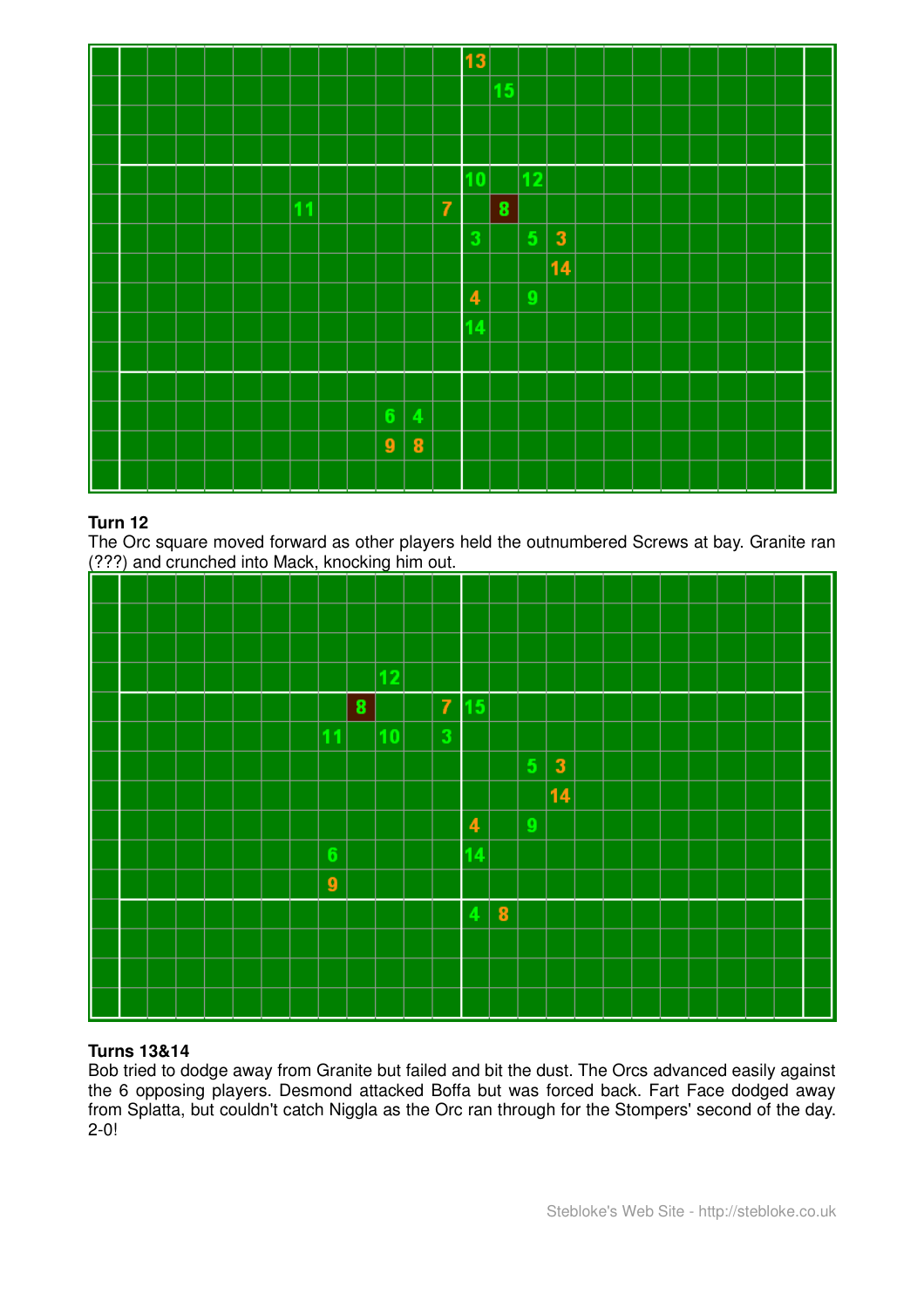

## **Turns 15&16**

Fart Face managed to catch the ball from the kick off and ran up the wing as Niggla chased back. The Orc Lineman forced him off the pitch and into the crowd. The crowd threw the ball back and it landed in the middle of the Stompers' half. But before anyone could stop it, a familiar looking black and white dog ran onto the pitch and grabbed the ball. Coach Stebloke ran onto the pitch brandishing a big stick and chased the dog away. The ball ended up right in the far corner of the pitch. Completely oblivious to the ball, Gwapstik frumped Samuel South and seriously injured him. That was it and the ref blew his whistle. 2-0 to the Stompers.



### **After The Game Stuff**

Maximus Max and Biffa Bonebreaka picked up the MVP awards, and Biffa learnt the Jump Up skill.